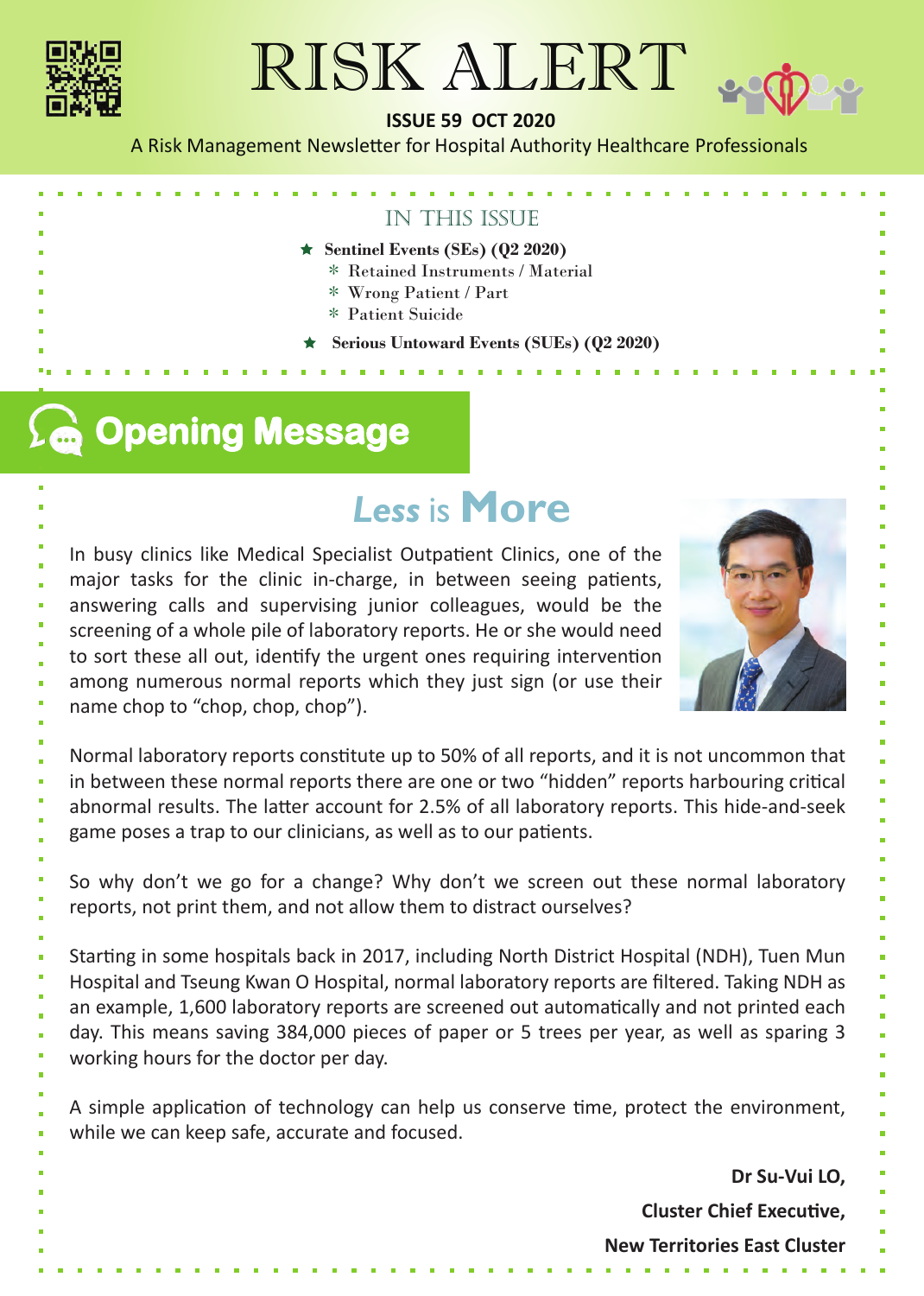# **SE & SUE Statistics**

**Distribution of SE in the last four quarters** 



# **Distribution of SUE in the last four quarters**



# **Sentinel Events**

# Retained Instruments / Material

# **Central Venous Catheter (CVC) Guide Wire**

- A patient required intubation and resuscitation. A CVC was inserted for inotropes.
- After 2 attempts of insertion, the attending doctor confirmed the placement of CVC by withdrawing blood from  $\bullet$ two of 3 catheter lumens.
- At the same time, the patient developed an electrocardiogram change and adrenaline was administered.
- The assistant nurse helped to confirm the patency of the third lumen by flushing 0.9% sodium chloride solution.
- Another nurse asked whether the guide wire had been removed. It was found that a guide wire was placed inside the sharps box and a question was raised as to whether it was the one just used.
- Meanwhile, an urgent chest X-ray was taken. A retained CVC guide wire was iden�fied while reviewing the X-ray.
- The guide wire was removed by interventional radiology.

## **Key Contributing Factors**

- 1. No standardisation of counting all materials used before disposal.
- 2. No standardisation of procedure set used. A disposable dressing set was used instead of a suture set.
- 3. Unclear role delineation of an assistant.

## **Recommendation**

Develop a departmental protocol for CVC insertion to standardise the procedure steps and role delineation of each team member.



Collect **guidewire(s)** & check **integrity before**  performing **suture**!

An eCourse is newly introduced to the eLC platform.

The eLC eCourse can be accessed by this hyperlink (with quiz after viewing the long video):

"Safety Precautions in Central Venous Catheter Insertior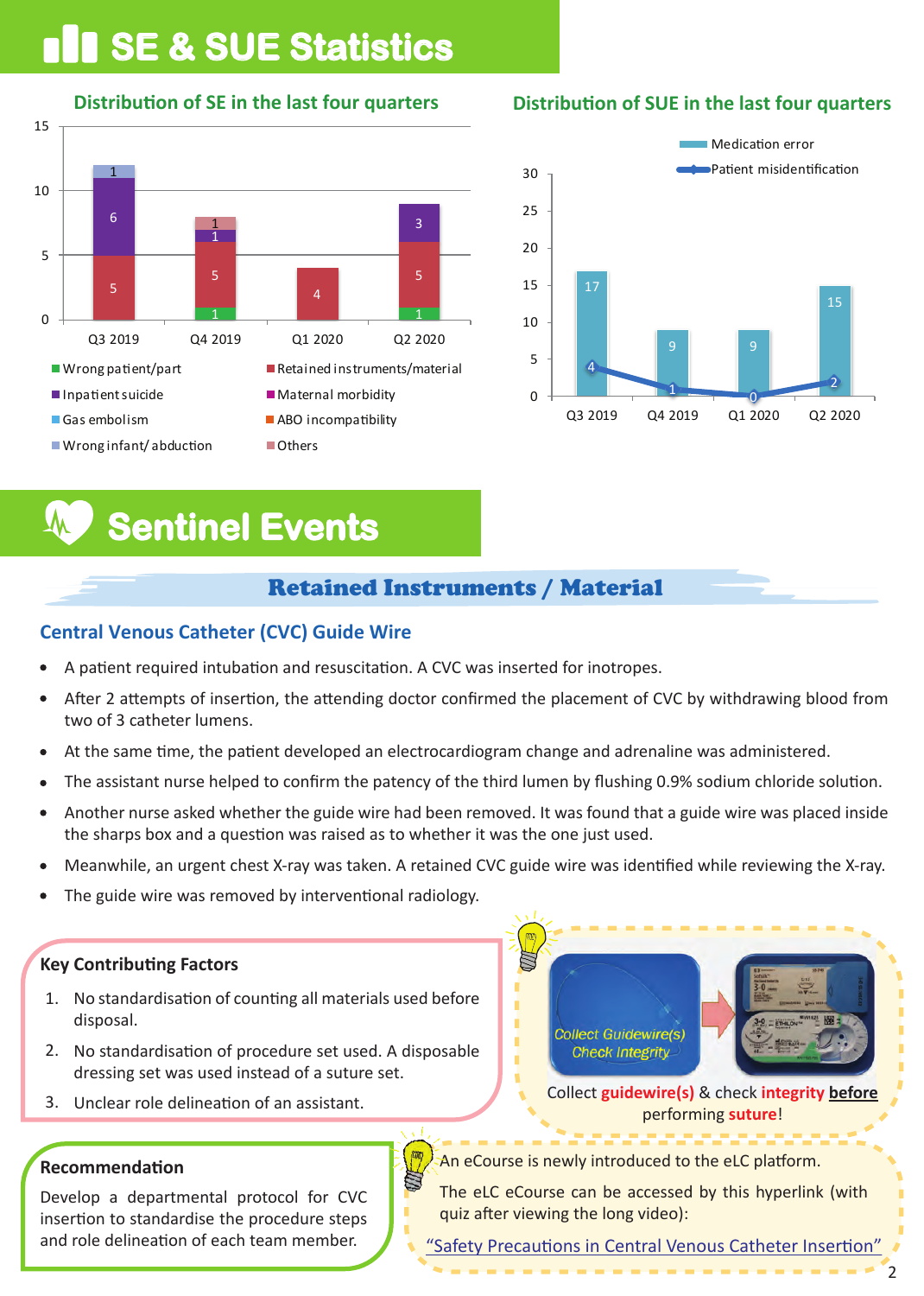# **Drill Bit Fragment**

- A patient underwent LEFT total hip replacement operation.
- A 2.5mm drill bit was used to create two holes in patient's greater trochanter.
- Completeness was checked and no abnormality was detected after use and during instrument counting.
- A 0.5cm drill bit tip fragment was found missing during instruments reprocessing.
- Post-operative X-ray revealed retained drill bit fragment.
- The patient agreed with the treatment plan for serial X-ray monitoring.

## **Key Contributing Factors**

- 1. Time pressure during the counting process, as more than 1,000 items were involved.
- 2. High risk of instrument breakage due to a fine drill bit (2.5mm in diameter) on impact with bones and prostheses.
- 3. The damage pattern of the drill bit.

# **Recommendations**

- 1. Identify critical instruments used during the operation and adjust the checking threshold. In case of any doubt, involve surgeon to perform double checking.
- 2. Explore the feasibility of limited or single usage of fine drill bits.
- 3. Enhance awareness towards the wear and tear of instruments through experience sharing.

# **Segment of Silicone Nasogastric Tube**

- A patient with multiple chronic illness required feeding via a nasogastric tube (NGT).
- One day, the NGT was found coiled in the patient's month. The feeding was stopped and the coiled NGT was removed by an assistant nurse.
- A new NGT was inserted without documentation on the NGT removal and insertion. Feeding was resumed after confirming the placement by X-ray.
- About one month later, the NGT was found coiled in patient's mouth again. The NGT was removed, reinserted and documented.
- Post-procedure X-ray revealed an abnormal opacity, and the NGT was then removed with X-ray taken. The same radio-opaque line was shown in the X-ray image.





- Oesophago-gastro-duodenoscopy was performed, and a 35cm long broken silicone NGT segment was found and removed. An Entriflex feeding tube was inserted for feeding.
- All previous X-ray images were reviewed, and it was found in one of the images a vague double radio-opaque line under the diaphragm. However, without the context of possible retained NGT, the broken segment was difficult to be identified.

## **Key Contributing Factors**

- 1. The NGT was frequently found coiled in the patient's mouth; the patient also munched any content inside her oral cavity increasing the chance of breaking the NGT.
- 2. Upon removal of the coiled NGT, there was no checking of the integrity, especially the presence of the tip of the tube.
- 3. Lack of consistent practice for documentation of NGT removal.

- 1. Strengthen the practice of checking integrity, especially the presence of the tip of the NGT upon removal.
- 2. Align the practice of documentation for NGT insertion and removal, with compliance monitored.



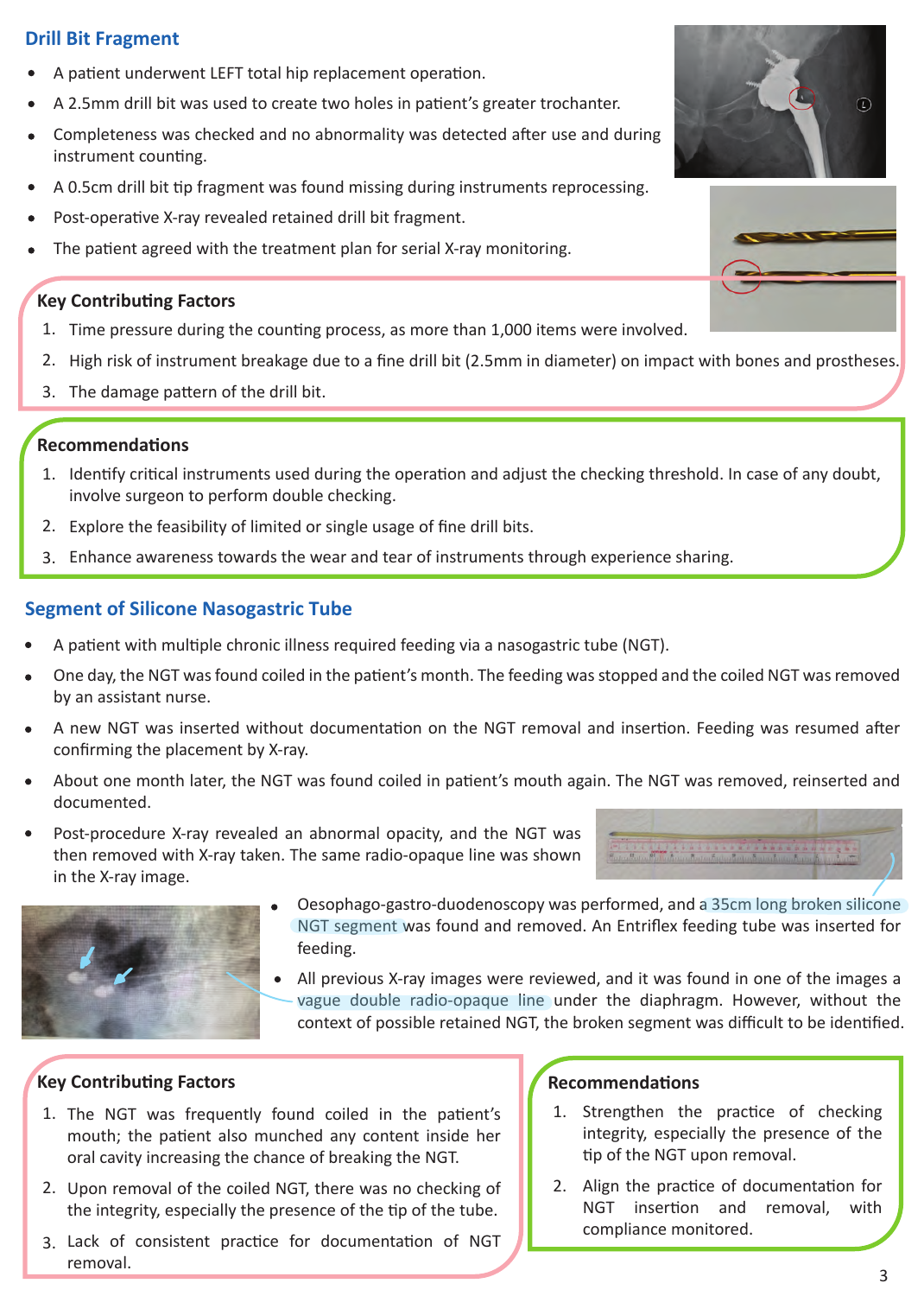# **A Chest Drain Set Guide Wire**

- Bedside chest drain insertion was performed for a patient with pleural effusion. A chest drain set was used and the procedure was performed uneventfully.
- Post procedure chest X-ray revealed a retained guide wire.
- The guide wire should have been withdrawn with the chest tube inserter (inner sheath) together in one piece after placement of the chest drain tube was confirmed.
- However, only the chest tube inserter was removed and the guide wire was left in-situ without being noticed.
- Another chest drain insertion procedure was performed with the retained guide wire removed. The guide wire was checked and confirmed intact.

#### **Key Contributing Factors**

- 1. The doctor had time constraints to attend the scheduled out-patient consultation session.
- 2. Guide wire and chest tube inserter were presumed to be removed together in one piece.
- 3. Countercheck of guide wire after procedure was not performed.







Chest drain tube

#### **Recommendations**

- 1. Concentrate on performing and assisting the procedure especially during critical steps.
- 2. Perform the "SIGN OUT" procedure and countercheck the number of instruments used together with "Pointing and Calling".
- 3. Conduct regular training on chest drain insertion for doctors and nurses.

### **Metallic Fragment**

- A patient with fractured LEFT calcaneum underwent open reduction and fixation operation with locking plate to the LEFT tarsal bone.
- Number of surgical items and its integrity were confirmed in the pre- & post-procedure safety check.
- The operation was uneventful and the patient was discharged on the next day.
- X-ray taken in post-procedure week 8 revealed a 1.5mm metallic fragment inside the patient's calcaneum.
- Upon retrospective review of all previous X-ray images, the fragment was shown since the completion of operation, including the intra-operative images.

#### **Key Contributing Factors**

- 1. Unsuspected tiny metallic fragment (around 1.5mm in size) from surgical instrument or implant left behind during operation.
- 2. Visualisation of X-ray image was obscured by the presence of C-arm cursor.

- 1. Consider removing the C-arm cursor on the X-ray image during operation.
- 2. Consider adopting good practice of viewing the final X-ray images in both standard mode ('bones in white') and inverted mode ('bones in black') for the analysis and interpretation of images at the end of operation.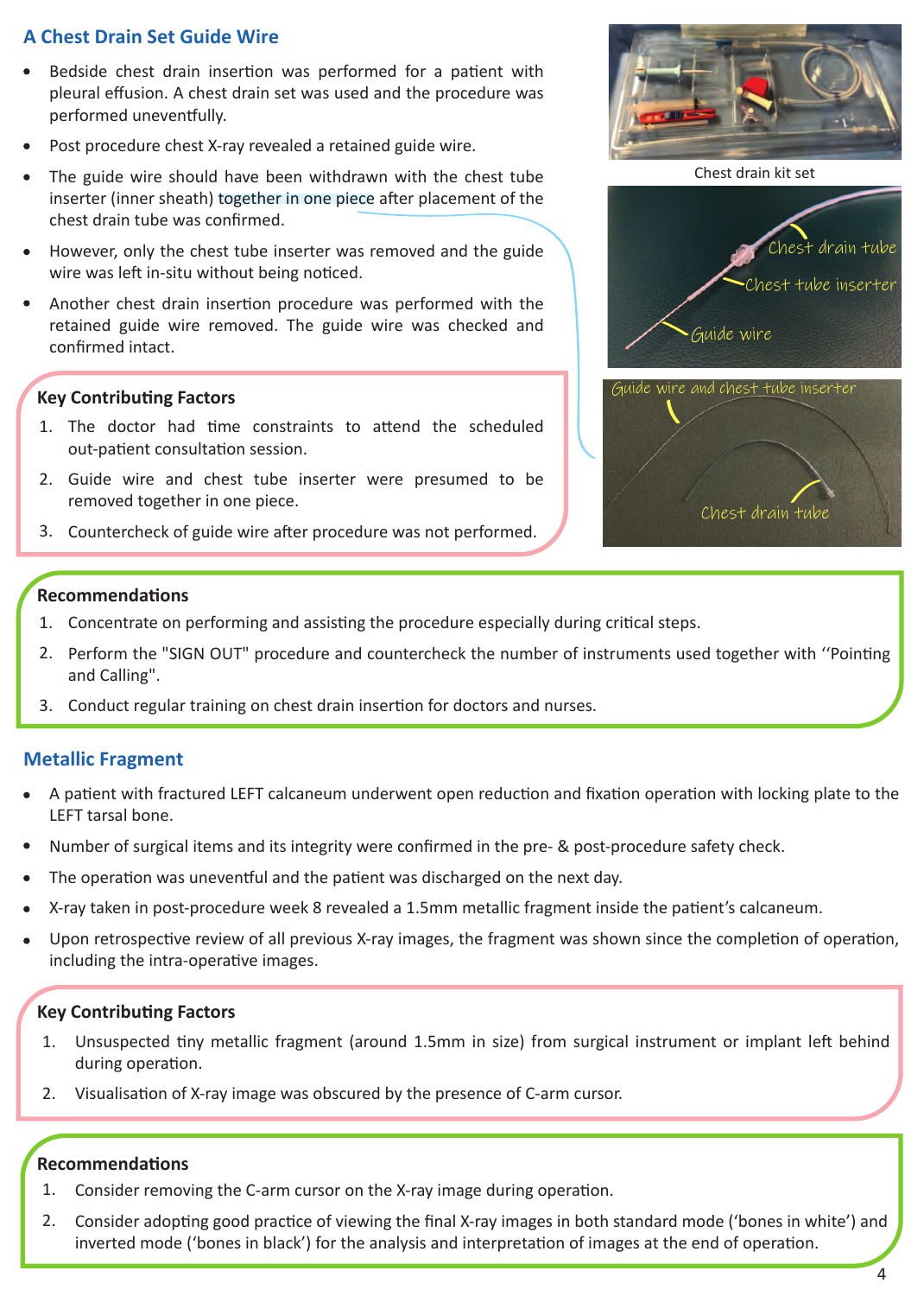# Wrong Patient / Part

## **Brachial Plexus Nerve Block was Performed on RIGHT instead of LEFT Side of Pa�ent**

- A patient with fractured LEFT distal radius was arranged for open reduction and internal fixation operation.
- An arrow was marked on patient's LEFT dorsum as surgical site marking.
- Before operation, the skin preparation trolley and ultrasound machine were placed on patient's LEFT side.
- Blood pressure cuff was set on patient's RIGHT arm. Intravenous (IV) cannulation was set on RIGHT hand.
- "SIGN IN" was performed. The blanket covering pa�ent's LEFT arm was flipped, and the marking on LEFT hand was checked.
- Before performing nerve block, the drip stand was moved to the patient's LEFT side, and the skin preparation trolley was moved to the RIGHT side.
- Nerve block injection was given with ultrasound guided on patient's RIGHT brachial plexus (supraclavicular approach).
- After the nerve block procedure, it was noticed the IV cannula was set on patient's RIGHT hand. Upon removal of the LEFT upper limb blanket, it was found that the LEFT distal radius was bandaged.
- After discussion with the patient, the patient preferred regional anaesthesia to general anaesthesia.
- LEFT brachial plexus nerve block was performed uneventfully.

### **Key Contributing Factors**

- 1. "SIGN IN" and "TIME OUT" were performed, but there was no mechanism to perform "TIME OUT" before nerve block.
- 2. Correct site was not checked and confirmed before the nerve block procedure and staff was misled by the visual cues of patient's posture and position of equipment.
- 3. Staff in operating room did not speak up and clarify despite having doubts.

#### **Recommendations**

- 1. Formulate and implement mechanism for conducting "TIME OUT" before regional anaesthetic procedures.
- 2. Reinforce all staff to seek clarification whenever in doubt and cultivate speak-up culture.



# **"STOP before you block"**

A site check to prevent wrong side blocks.

The principle :

- \* Anaesthetists and anaesthetic assistants conduct a "stop moment" to check CORRECT site and side of procedure.
- \* Immediately before needle insertion when performing a peripheral nerve block.

*Acknowledgement:* Department of Anaesthesiology, QMH

#### *References:*

ANZCA website: https://libguides.anzca.edu.au/safety/home

ANZCA professional standard: PS03 Guidelines for the Management of Major Regional Analgesia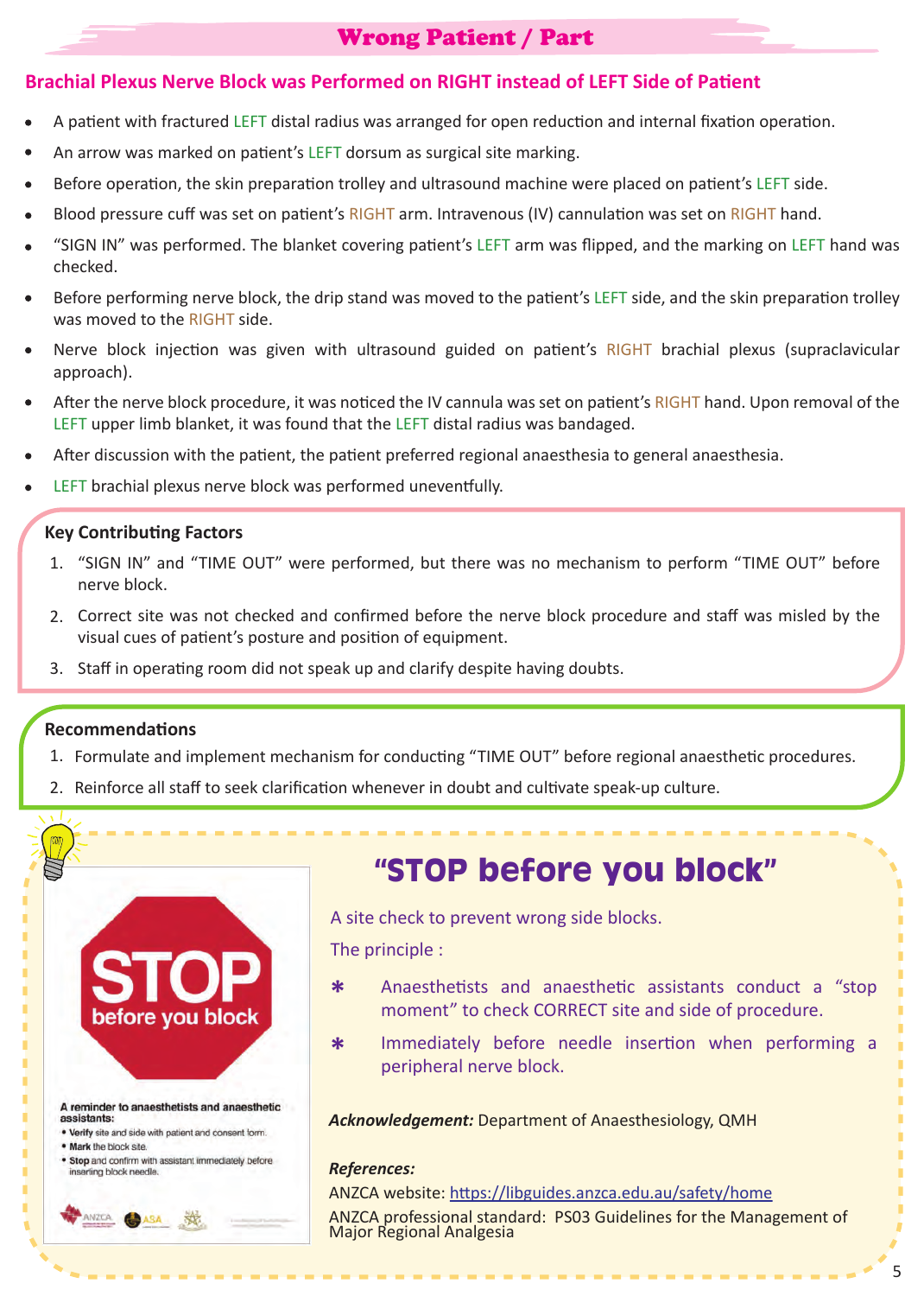In Q2 2020, three patients (2 female and 1 male patient, aged between 62 and 67) had committed suicide: two by hanging in hospital and one by hanging at home after leaving the hospital without notification.

#### **Case 1**

- A patient with adenocarcinoma of the  $\bullet$ lung with multiple metastases was admitted for shortness of breath.
- DNACPR was signed on admission.
- Suicidal screening on admission showed  $\bullet$ that patient was not at risk of suicide.
- On day 2 after admission, patient's bedside curtain was found half drawn. It was noted that the patient hanged with a scarf tightened to the monkey pull.
- Patient succumbed despite resuscitation.

#### **Case 2**

- A patient with depression and recently diagnosed colorectal cancer with liver metastasis was admitted for suspected subacute intestinal obstruction.
- Suicidal screening on admission showed that patient was not at risk of suicide.
- On day 3 after admission, patient went shopping at convenience store and did not return after 1.5 hours.
- Hospital search for the patient was in vain. Relatives were contacted. The case was reported to the Police.
- Subsequently, patient was found hanging at home and was certified dead at the Accident & Emergency Department.

#### **Case 3**

- A patient with Stage III olfactory neuroblastoma after receiving concurrent chemoradiotherapy was assigned to an isolation room for neutropenic fever.
- Suicidal screening on admission showed that patient was not at risk of suicide.
- On that night, patient was found not in bed. Patient's toilet door was closed but not locked. Patient sat on the floor in the shower area with a shower hose around the neck. The shower curtain was found to be collapsed.
- Patient was unconscious and was transferred to bed. Resuscitation was initiated.
- Patient remained in asystole and was certified dead subsequently.

**Conclusion:** The overall assessment and management were considered appropriate and timely.

#### **Overall Contributing Factors**

- 1. The unanticipated change in mental state of the patient leading to unpredictable suicidal impulse.
- 2. Patient concealed suicidal idea and plan which caused difficulty to detect suicidal risk.
- 3. Presence of environmental risk in patient bathroom.

- 1. Speed up the process of environmental modification based on relevant guidelines on hospital security design.
- 2. Enhance the communication with family members on patient's suicidal warning signs or unusual expression/instruction.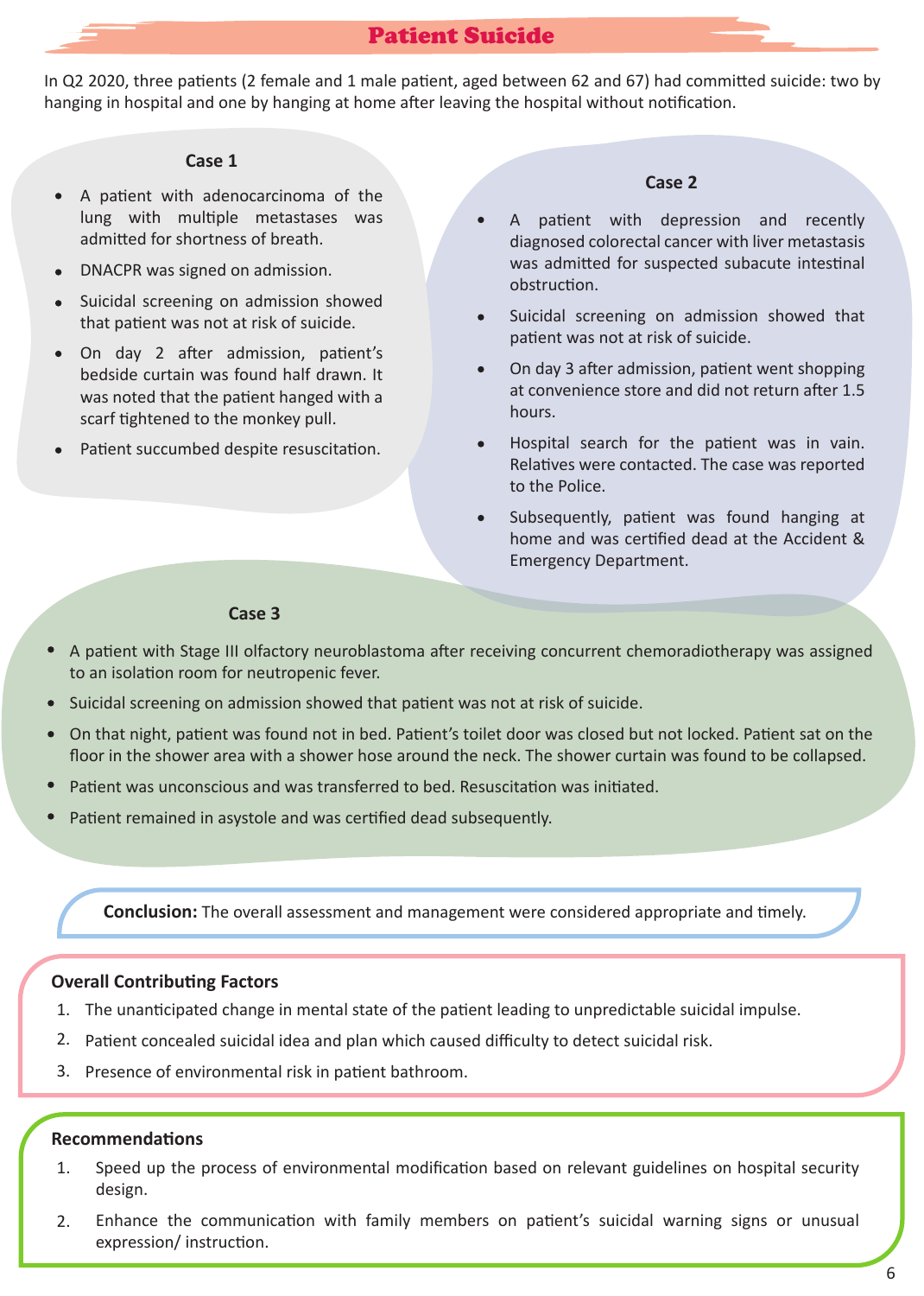# **Serious Untoward Events**

Of the 17 SUE cases reported in Q2 2020, 15 cases were due to medication errors and 2 were due to patient misidentification.

The medication error cases involved giving known history of allergic drug (KDA) to patient (1), dangerous drug (2), anticoagulant (2), antiplatelet (1), insulin (1), vasopressors & inotropes (1), chemotherapeutic agent (1), concentrated electrolytes (1) and others (5).

| <b>Known Allergy</b> | <b>Allergen Prescribed</b> |
|----------------------|----------------------------|
| Holopon              | <b>Buscopan</b>            |

There was no allergic reaction in the known drug allergy case which occurred in Accident & Emergency (A&E) Department.



**Number of KDA cases in the last four quarters** 

# Medication Error

## **Warfarin 3mg on Even Days Instead of Daily was Prescribed**

- A patient who had undergone aortic valve replacement was prescribed Warfarin, aiming to keep the international normalised ratio (INR) within the range of 2.0–3.0 for the first 3 months and subsequently within 1.5–2.0.
- A warfarin booklet stating the therapeutic range of INR was given to the patient upon discharge from hospital.
- Subsequently, patient was diagnosed with atrial fibrillation, diabetes mellitus and hypertension and was referred to the Specialist Outpatient Department (SOPD) for follow up.
- At the first consultation in SOPD, the attending doctor intended to to reduce the warfarin dose from "3mg on even days / 3.5mg on odd days" to "3mg daily".



- The doctor documented "warfarin 3mg daily" on the consultation notes but inadvertently prescribed warfarin 3mg on even days only in the out-patient medication order entry (OPMOE).
- After around 2 weeks, the patient attended A&E Department for dizziness and vomiting with upper limb ataxia and the INR was 1.1. The patient was diagnosed to have a posterior circulation infarct.
- Patient was admitted to the hospital and discharged a few days later after Warfarin titration with no residual neurological deficit.

### **Key Contributing Factors**

- 1. Alternate daily dosing was intended to change to same daily dose but the odd or even day prescription was mistakenly omitted.
- 2. Unaware of Warfarin workflow.
- 3. Suboptimal SOPD Pharmacy environment during renovation increased the risk of lapse of concentration.

- 1. Explore possibility of system checking when Warfarin is prescribed at wrong frequency.
- 2. Review the orientation program for the newcomer.
- 3. Implement strategies to reduce distractions and improve the environment for safe drug dispensing during renovation.